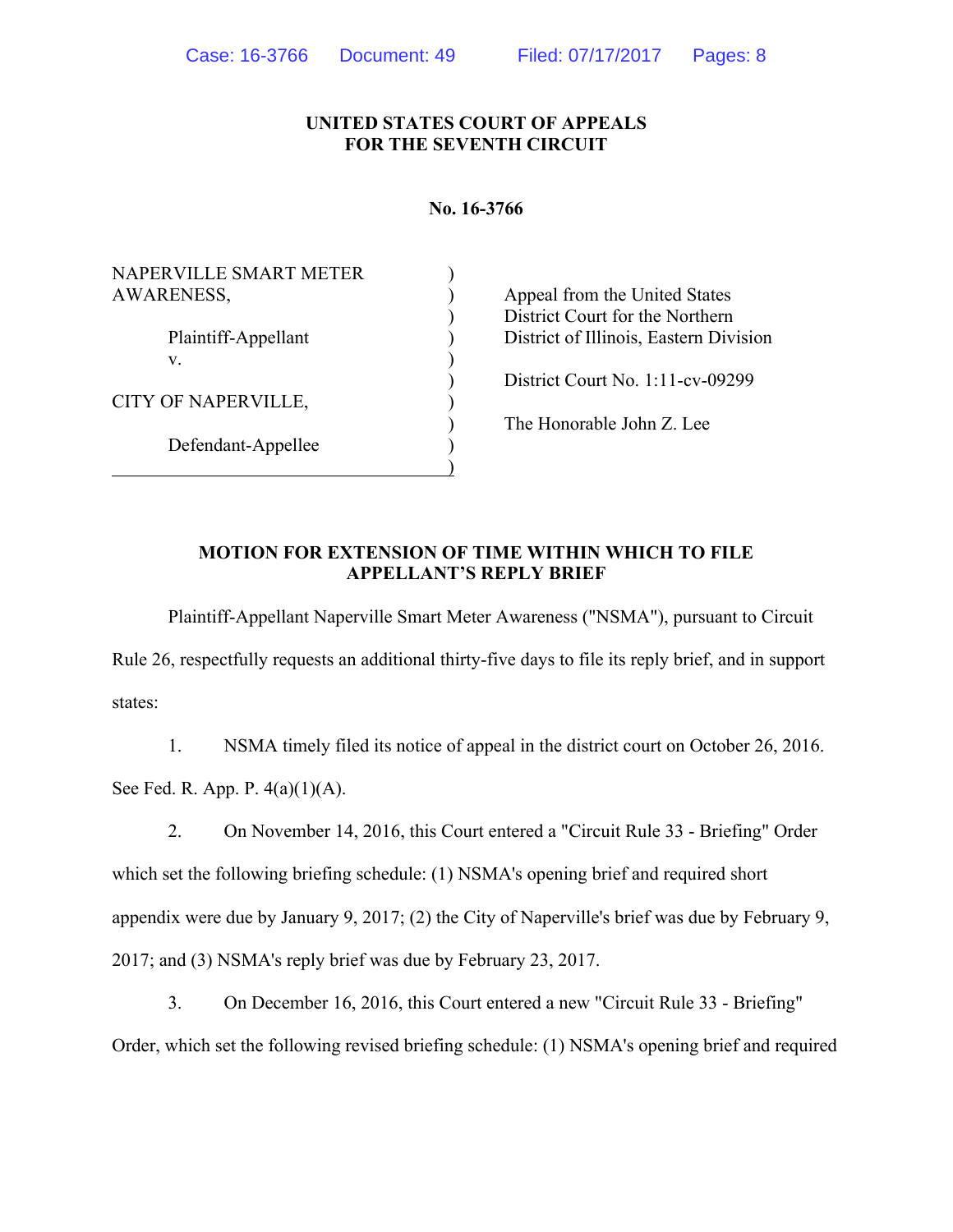short appendix were due by January 17, 2017; (2) the City of Naperville's brief was due by February 17, 2017; and (3) NSMA's reply brief was due by March 3, 2017.

4. On December 20, 2016, this Court granted the Appellant's motion to extend time to file Appellant's brief. The Appellant's brief was due by February 21, 2017 and the Appellee brief was due by April 24, 2017. The Appellant brief and appendix were filed on February 21, 2017.

5. On March 14, 2017, this Court granted the Appellee's motion to extend time to file Appellee's brief. The Appellee's brief was due by May 15, 2017 and the Appellant reply brief was due by May 30, 2017. Appellee's brief was filed on May 15, 2017.

6. On May 25, 2017, Appellant's previous counsel filed a motion to withdraw as counsel for Appellant. On May 26, 2017, this Court granted the motion to withdraw and suspended briefing until further order.

7. On July 6, 2017, David L. Gulbransen filed a Rule 26.1 Disclosure Statement and Appearance, and on July 7, 2017, the Court set the date for Appellant's reply brief as due by August 4, 2017.

8. Pursuant to Circuit Rule 26, NSMA now seeks an extension of no more than thirty-five days to file its reply brief. A declaration in support of this motion from NSMA's counsel, David L. Gulbransen, is attached to this motion as Exhibit A.

9. Although NSMA's counsel is working diligently on this appeal, it is not possible for NSMA to file its opening brief by the current deadline of August 4, 2017, for a combination of reasons.

10. First, NSMA's counsel is new to this case on appeal and is representing NSMA pro bono. Despite efforts by NSMA to obtain other legal representation, counsel was only

2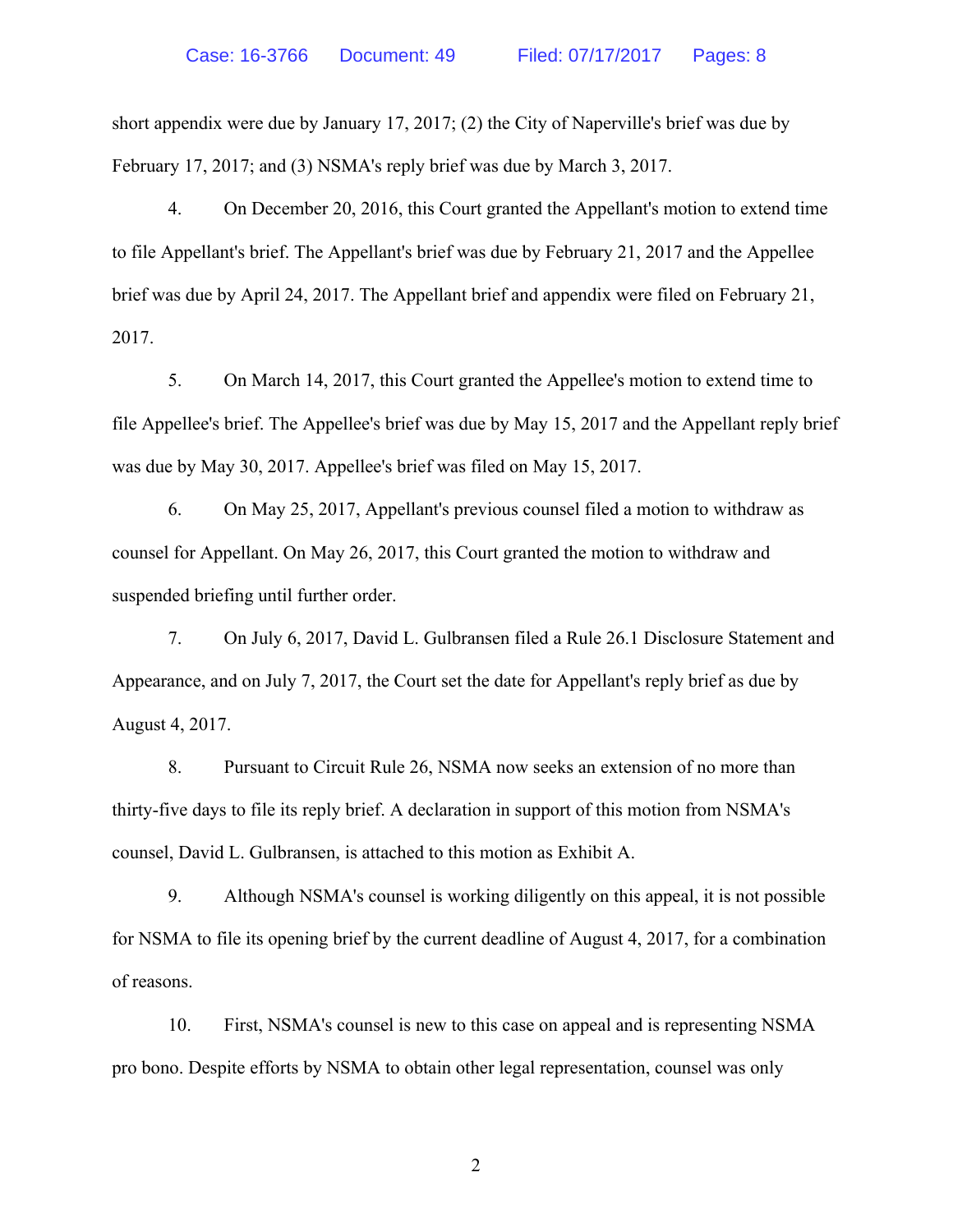retained by NSMA on June 30, 2017, the deadline for obtaining counsel to avoid dismissal of the appeal. Due to Court closures for the July 4th holiday and counsel's travel schedule, counsel was only able to file an appearance on July 6, 2017. *See* Ex. A ¶ 7.

11. Second, counsel is new to this case on appeal, which raises novel and relatively complex technical issues, relating not only to the technology surrounding smart meters, but the implications of that technology with respect to Fourth Amendment concerns related to smart meters employed by the City of Naperville to measure residential electric usage. Specifically, NSMA seeks review of the trial court's dismissal of its claim that the City of Naperville's use of smart meters constitutes a violation of NSMA members' Fourth Amendment rights because the City's smart meters collect electrical usage data from members' homes at intervals of every fifteen minutes, which data can then be de-aggregated to offer an invasive view into their personal lives and activities inside their homes. The application of the Fourth Amendment to this emergent technology and the implications of this example of government-administered big data raises relatively complex technical issues and novel legal issues. *See* Ex. A ¶ 8.

12. Given counsel's newness to the case and in light of the complex technical and novel legal issues involved, counsel needs additional time to familiarize themselves both with the proceedings in the trial court and the underlying technical issues in order to be able to present the issues on appeal to this Court in an efficient and comprehensive manner. *See* Ex. A ¶ 9.

13. For these reasons, set forth in more detail in counsel's declaration attached as Exhibit A, NSMA requests an extension of time of thirty-five days to September 8, 2017-to file its reply brief.

3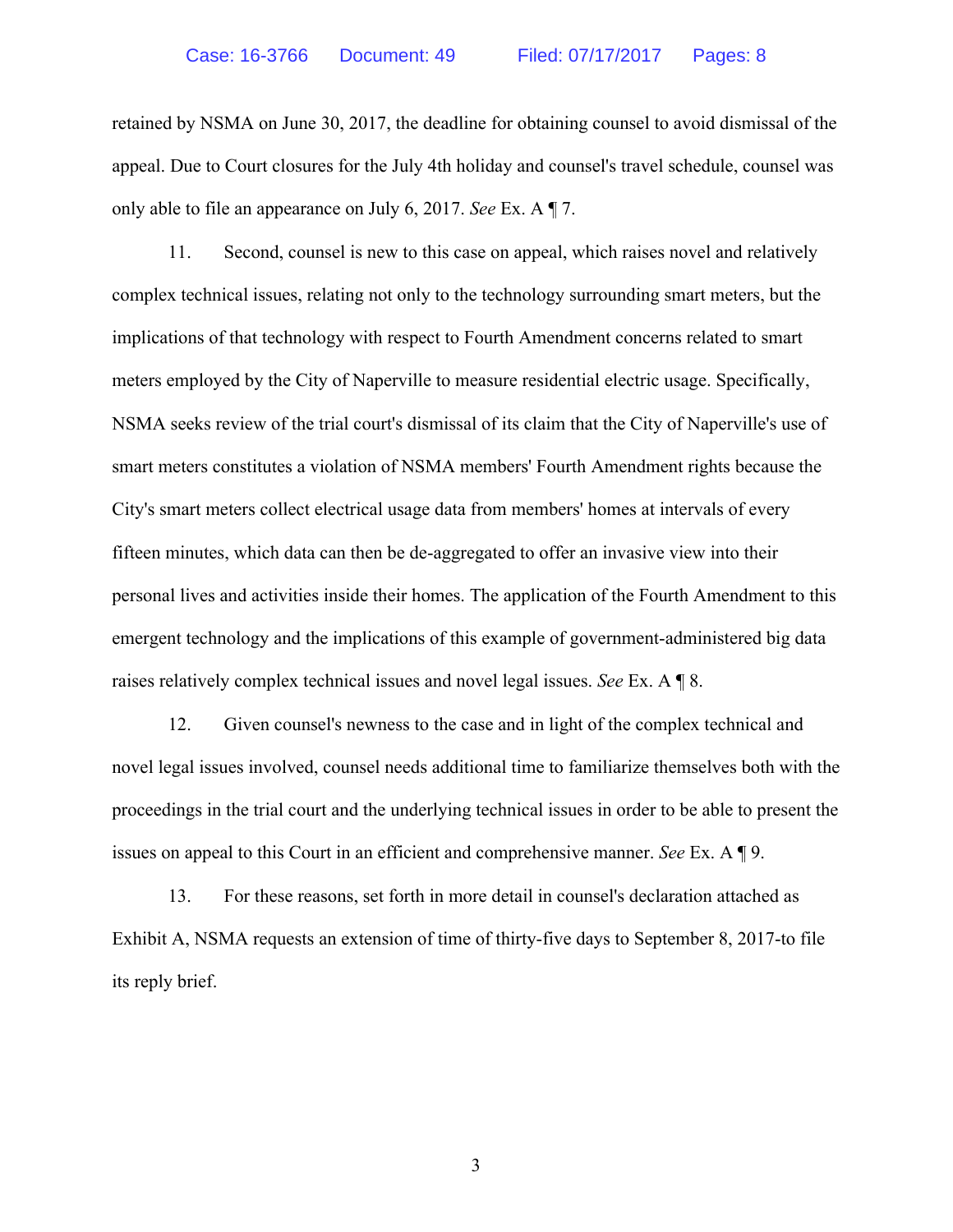14. NSMA provided notice to the City of Naperville's counsel of its intent to seek an extension prior to filing. Counsel indicated that the City of Naperville opposed this motion. *See* Ex.  $A \parallel 10$ .

WHEREFORE, Plaintiff-Appellant Naperville Smart Meter Awareness respectfully requests that this Court grant its motion and enter a new briefing schedule allowing it an additional thirty-five days to file its reply brief.

Dated this  $17<sup>th</sup>$  Day of July, 2017. Respectfully submitted,

By:

David Gulbransen

David Gulbransen Law Office of David Gulbransen 159 N. Marion Street, Suite 172 Oak Park, IL 60302 (312) 361-0825 p. (312) 873-4377 f. david@gulbransenlaw.com

 *Counsel for Plaintiff-Appellant Naperville Smart Meter Awareness*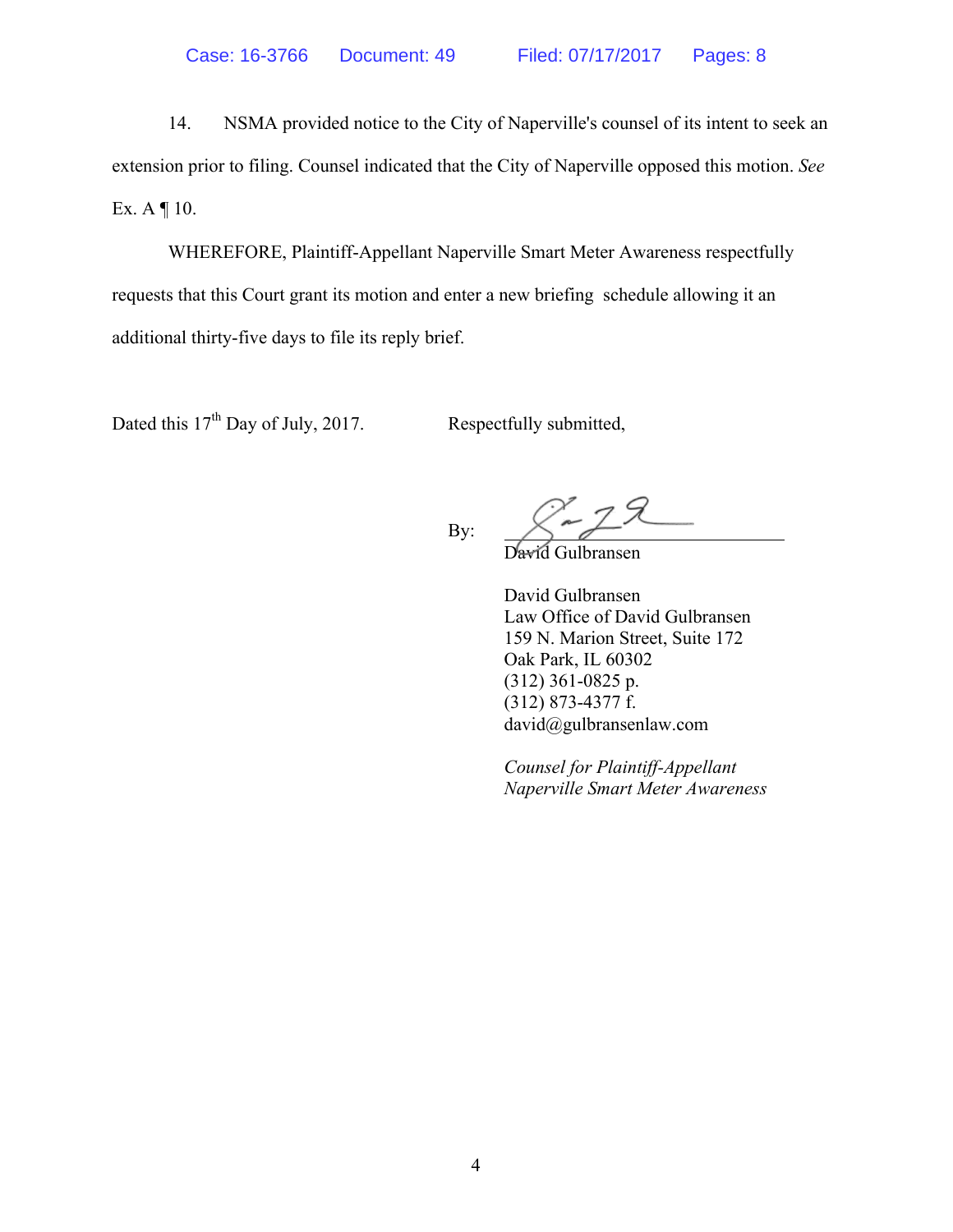#### **UNITED STATES COURT OF APPEALS FOR THE SEVENTH CIRCUIT**

#### **No. 16-3766**

| NAPERVILLE SMART METER<br><b>AWARENESS,</b> |  |
|---------------------------------------------|--|
| Plaintiff-Appellant<br>V                    |  |
| CITY OF NAPERVILLE,                         |  |
| Defendant-Appellee                          |  |

) Appeal from the United States ) District Court for the Northern ) District of Illinois, Eastern Division

) District Court No. 1:11-cv-09299

) The Honorable John Z. Lee

### **DECLARATION OF DAVID L. GULBRANSEN IN SUPPORT OF MOTION FOR EXTENSION OF TIME WITHIN WHICH TO FILE APPELLANT'S REPLY BRIEF**

 $\overline{)}$ 

Under the penalty of perjury of the laws of the United States of America, David L. Gulbransen declares:

1. I am over twenty-one years of age and am competent to testify to the matters set

forth in this Declaration.

2. The facts stated herein are within my personal knowledge and are true and

correct.

3. I am the sole practitioner in the Law Office of David Gulbransen, LLC in Oak

Park, Illinois, and counsel for Plaintiff-Appellant Naperville Smart Meter Awareness ("NSMA").

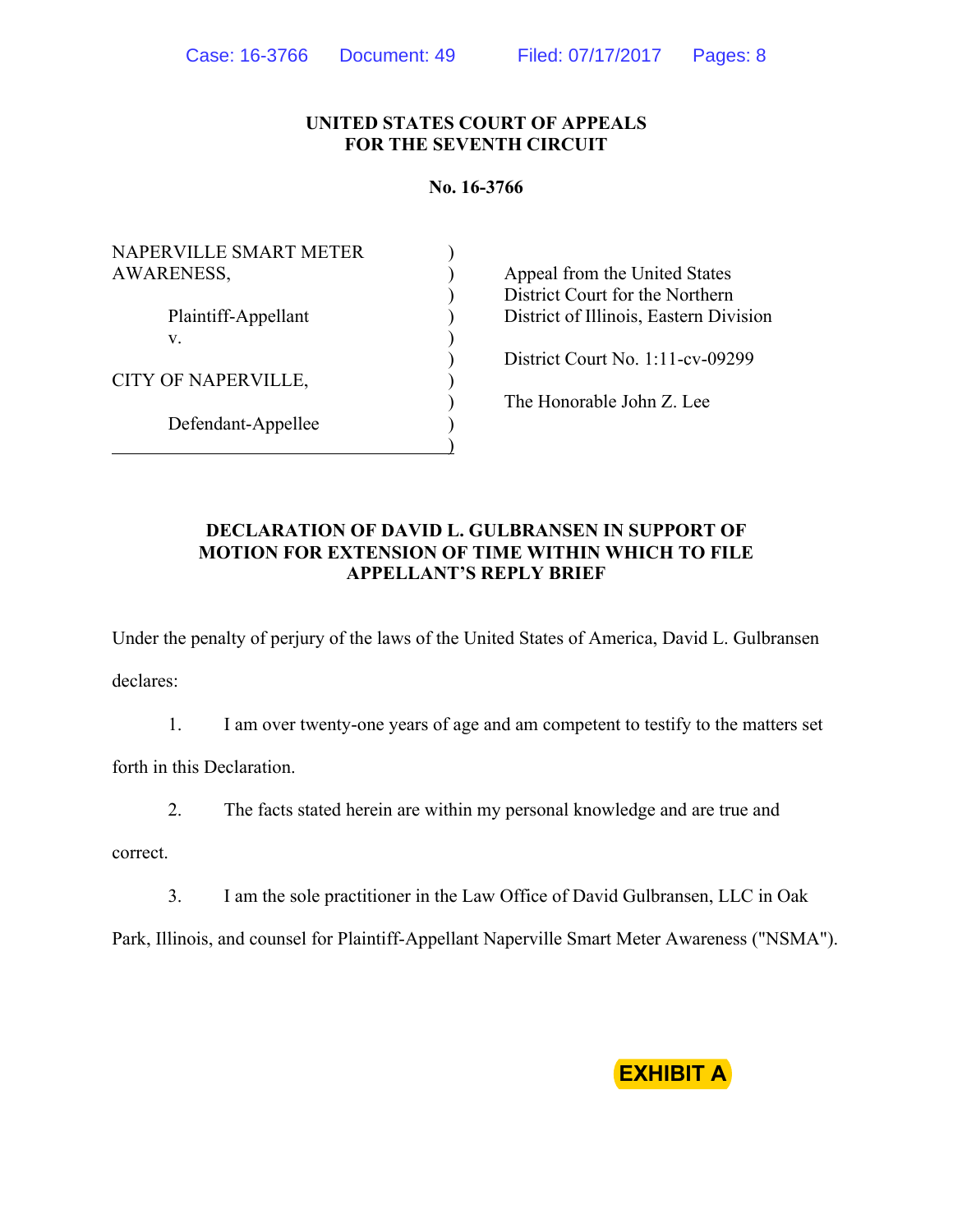4. This is the second motion NSMA has filed requesting an extension of time to file a brief in this case. Appellant petitioned the Court, and was granted a thirty-five day extension to file the Appellant's brief on on December 12, 2016.

5. On March 14, 2017, Appellee City of Naperville petitioned the Court on a agreed motion with Appellant counsel and was granted a thirty-five day extension to file Appellee's brief.

6. Although I have been working diligently on this appeal, it is not possible for NSMA to file its reply brief by the current deadline of August 4, 2017, for a combination of reasons.

7. First, I am new to this case on appeal and am representing NSMA pro bono. Despite efforts by NSMA to obtain other legal representation, I was only retained by NSMA on June 30, 2017, their deadline for obtaining counsel to avoid dismissal of the appeal. Due to Court closures for the July 4th holiday and my travel schedule, I was only able to file my appearance on July 6, 2017.

8. Second, I and my firm are new to this case on appeal, which raises novel and relatively complex technical issues, relating not only to the technology surrounding smart meters, but the implications of that technology with respect to Fourth Amendment concerns related to smart meters employed by the City of Naperville to measure. residential electric usage. Specifically, NSMA seeks review of the trial court's dismissal of its claim that the City of Naperville's use of smart meters constitutes a violation of NSMA members' Fourth Amendment rights because the City's smart meters collect electrical usage data from members' homes at intervals of every fifteen minutes, which data can then be de-aggregated to offer an invasive view into their personal lives and activities inside their homes. The application of the Fourth

2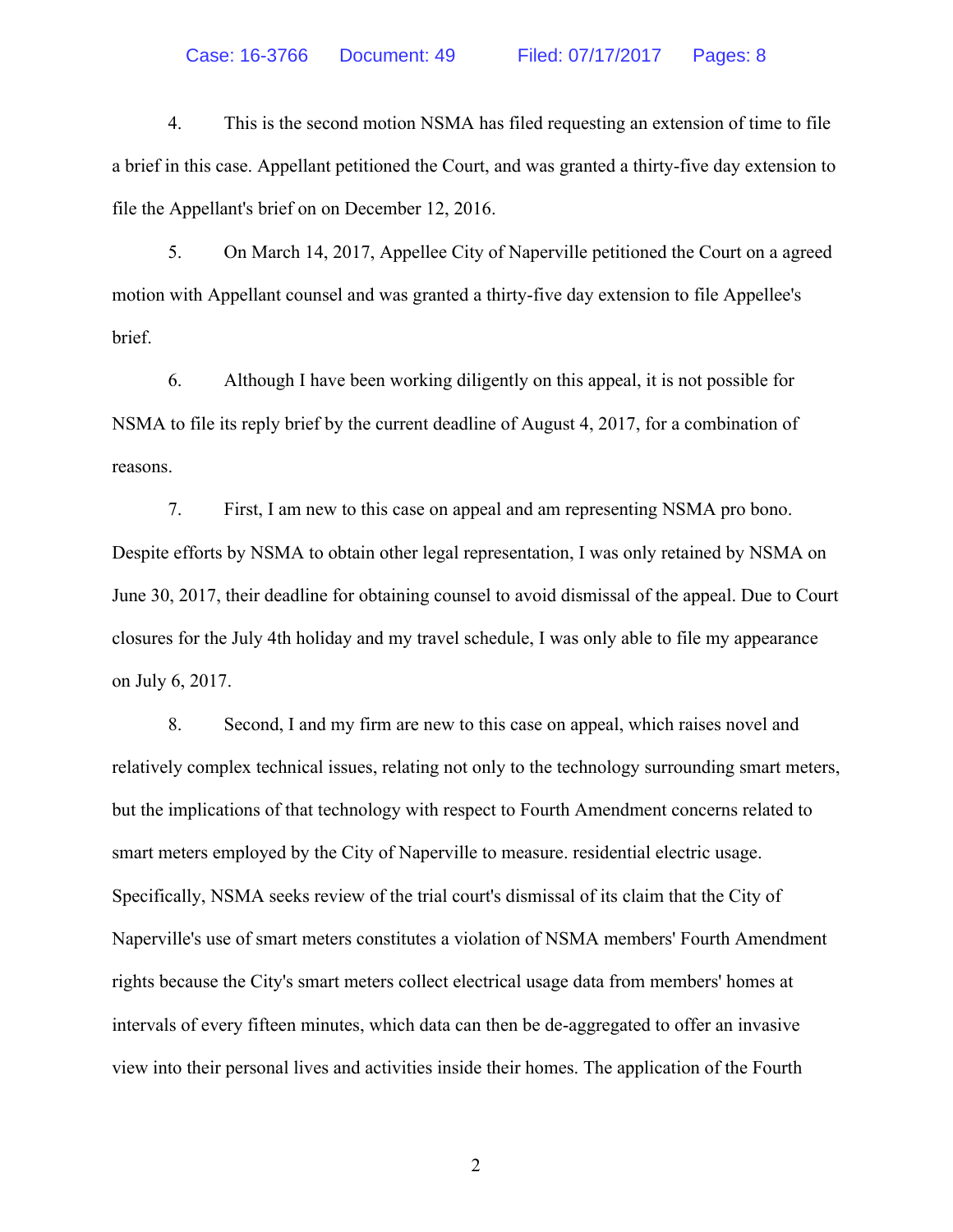Amendment to this emergent technology and the implications of this example of governmentadministered big data raises relatively complex technical issues and novel legal issues.

9. Given my newness to the case and in light of the complex technical and novel legal issues involved, I need additional time to familiarize myself both with the proceedings in the trial court and the underlying technical issues in order to be able to present the issues on appeal to this Court in an efficient and comprehensive manner.

10. On December 17, 2016, I emailed counsel representing the City of Naperville in this case to inform her that NSMA was seeking an extension. Counsel indicated that the City of Naperville opposed NSMA's requested extension of time to file a reply brief.

I declare under penalty of perjury under the laws of the United States of America that the foregoing is true and correct.

Dated this  $17<sup>th</sup>$  Day of July, 2017. Respectfully submitted,

By:

David Gulbransen

David Gulbransen Law Office of David Gulbransen 159 N. Marion Street, Suite 172 Oak Park, IL 60302 (312) 361-0825 p. (312) 873-4377 f. david@gulbransenlaw.com

 *Counsel for Plaintiff-Appellant Naperville Smart Meter Awareness*